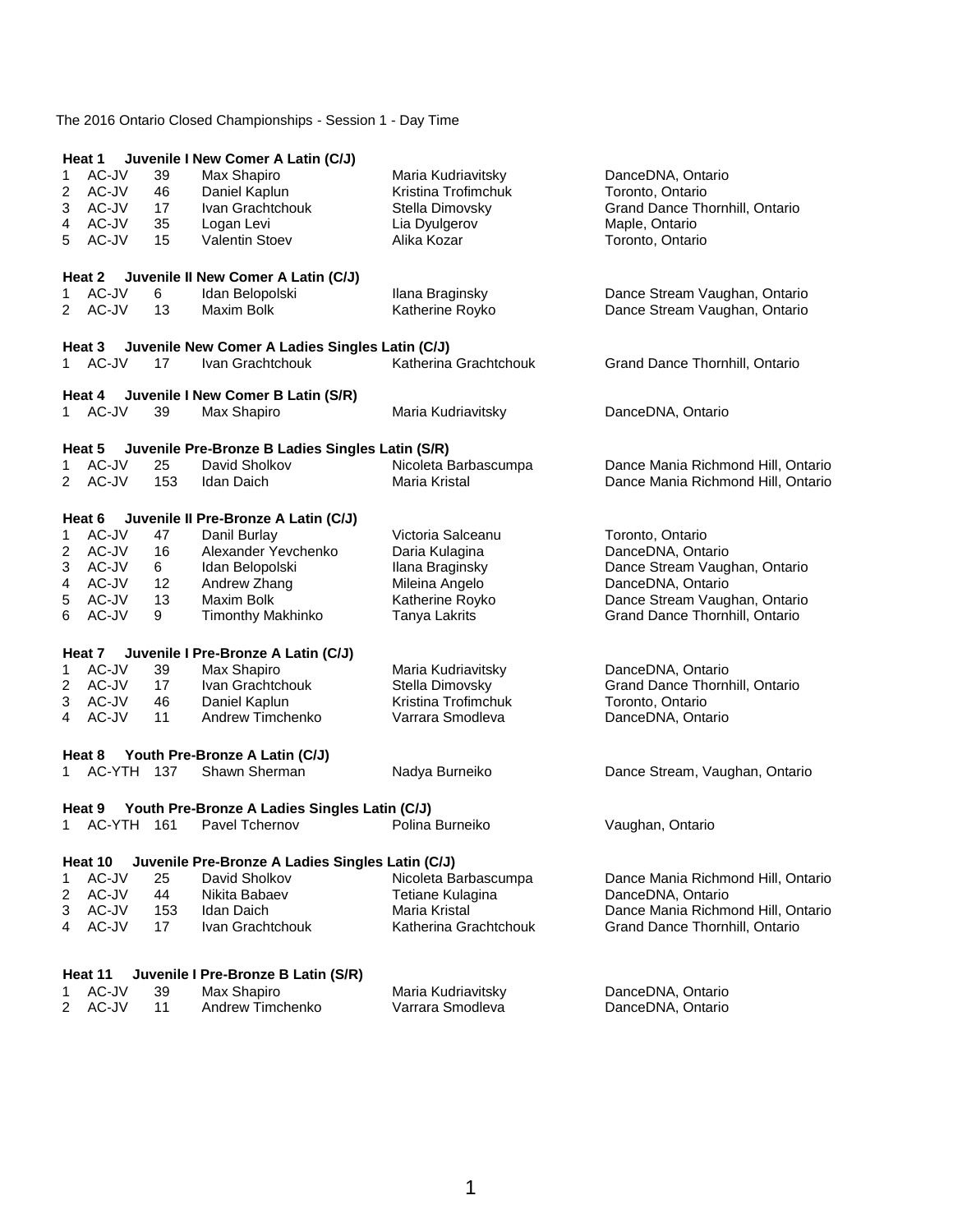|           | Heat 12            |            | Juvenile II Pre-Bronze B Latin (S/R)                   |                        |                                    |
|-----------|--------------------|------------|--------------------------------------------------------|------------------------|------------------------------------|
| 1         | AC-JV              | 47         | Danil Burlay                                           | Victoria Salceanu      | Toronto, Ontario                   |
| 2         | AC-JV              | 16         | Alexander Yevchenko                                    | Daria Kulagina         | Thornhill, Ontario                 |
| 3         | AC-JV              | 9          | <b>Timonthy Makhinko</b>                               | Tanya Lakrits          | Grand Dance Thornhill, Ontario     |
| 4         | AC-JV              | 12         | Andrew Zhang                                           | Mileina Angelo         | DanceDNA, Ontario                  |
|           |                    |            |                                                        |                        |                                    |
|           | Heat 13<br>1 AC-JV |            | Juvenile I Bronze A Latin ( C/R/J)<br>Andrew Timchenko | Varrara Smodleva       |                                    |
|           |                    | 11         |                                                        |                        | DanceDNA, Ontario                  |
|           | Heat 14            |            | Juvenile Bronze A Ladies Singles Latin (C/R/J)         |                        |                                    |
| 1         | AC-JV              | 153        | <b>Idan Daich</b>                                      | Ariella Shribman       | Dance Mania Richmond Hill, Ontario |
| 2         | AC-JV              | 25         | David Sholkov                                          | Barbara Novikova       | Dance Mania Richmond Hill, Ontario |
|           |                    |            |                                                        |                        |                                    |
|           | Heat 15            |            | Juvenile II Bronze A Latin (C/R/J)                     |                        |                                    |
| 1         | AC-JV              | 47         | Danil Burlay                                           | Victoria Salceanu      | Toronto, Ontario                   |
| 2         | AC-JV              | 33         | Ivan Kolomiyets                                        | Sadie Alter            | Dance Mania Richmond Hill, Ontario |
| 3         | AC-JV              | 5          | Vassily Tchernov                                       | Daniella Kraisel       | Dance Stream, Vaughan, Ontario     |
| 4         | AC-JV              | 21         | Maxim Homenko                                          | Emma Kan               | Dance Mania Richmond Hill, Ontario |
| 5         | AC-JV              | 16         | Alexander Yevchenko                                    | Daria Kulagina         | DanceDNA, Ontario                  |
| 6         | AC-JV              | 23         | <b>Ben Nulman</b>                                      | Alina Pavlenko         | Dance Mania Richmond Hill, Ontario |
| 7         | AC-JV              | 9          | <b>Timonthy Makhinko</b>                               | Tanya Lakrits          | Grand Dance Thornhill, Ontario     |
| W         | AC-JV              | 40         | Lucas Kimelman                                         | Alexa Matveev          | Dance Mania, Concord               |
|           |                    |            | W= withdrew after dancing semi                         |                        |                                    |
|           | Heat 16            |            | Junior Bronze A Latin (C/R/J)                          |                        |                                    |
| 1         | AC-JR              | 7          | Andrew Goshovskiy                                      | Alexandra Yelisyeyenko | Toronto, Ontario                   |
| 2         | AC-JR              | 4          | Ron Varshavsky                                         | Rachel Barkan          | Dance Stream, Vaughan, Ontario     |
| 3         | AC-JR              | 42         | Andi Mirzoian                                          | Sophi Mirzoian         | Dance Mania, Concord               |
| 4         | AC-JR              | 22         | Evan Ladizginsky                                       | Catherine Shevelevich  | Dance Mania Richmond Hill, Ontario |
| 5         | AC-JR              | 19         | Daniel Gordon                                          | Sofia Sonkin           | Dance Mania Richmond Hill, Ontario |
| 6         | AC-JR              | 20         | Daniel Kryzhanovsky                                    | Anita Vaserman         | Dance Mania Richmond Hill, Ontario |
| 7         | AC-JR              | 41         | Tom Kurlandski                                         | <b>Brielle Neiman</b>  | Dance Mania Concord, Ontario       |
|           |                    |            |                                                        |                        |                                    |
|           | Heat 17            |            | Junior Bronze A Ladies Singles Latin (C/R/J)           |                        |                                    |
| 1         | AC-JR              | 44         | Nikita Babaev                                          | Maria Levin            | DanceDNA, Ontario                  |
|           |                    |            |                                                        |                        |                                    |
| $1 \quad$ | Heat 18            | AC-YTH 137 | Youth Bronze A Latin (C/R/J)<br>Shawn Sherman          |                        |                                    |
|           |                    |            |                                                        | Nadya Burneiko         | Dance Stream, Vaughan, Ontario     |
|           | Heat 19            |            | Youth Bronze A Ladies Singles Latin (C/R/J)            |                        |                                    |
| 1.        | AC-YTH 161         |            | Pavel Tchernov                                         | Polina Burneiko        | Vaughan, Ontario                   |
|           |                    |            |                                                        |                        |                                    |
|           | Heat 20            |            | Senior II Bronze A Latin (C/R/J)                       |                        |                                    |
| 1.        | AC-SR2             | 105        | <b>Robert Duan</b>                                     | Jacqueline Duan        | Vaughan, Ontario                   |
|           | Heat 21            |            | Juvenile II Bronze B Latin (S/P)                       |                        |                                    |
| 1         | AC-JV              | 33         | Ivan Kolomiyets                                        | Sadie Alter            | Dance Mania Richmond Hill, Ontario |
| 2         | AC-JV              | 21         | Maxim Homenko                                          | Emma Kan               | Dance Mania Richmond Hill, Ontario |
| 3         | AC-JV              | 5          | Vassily Tchernov                                       | Daniella Kraisel       | Dance Stream, Vaughan, Ontario     |
|           |                    |            |                                                        |                        |                                    |
|           | Heat 22            |            | Juvenile Bronze B Ladies Singles Latin (S/P)           |                        |                                    |
| 1         | AC-JV              | 153        | Idan Daich                                             | Ariella Shribman       | Dance Mania Richmond Hill, Ontario |
| 2         | AC-JV              | 25         | David Sholkov                                          | Barbara Novikova       | Dance Mania Richmond Hill, Ontario |
|           |                    |            |                                                        |                        |                                    |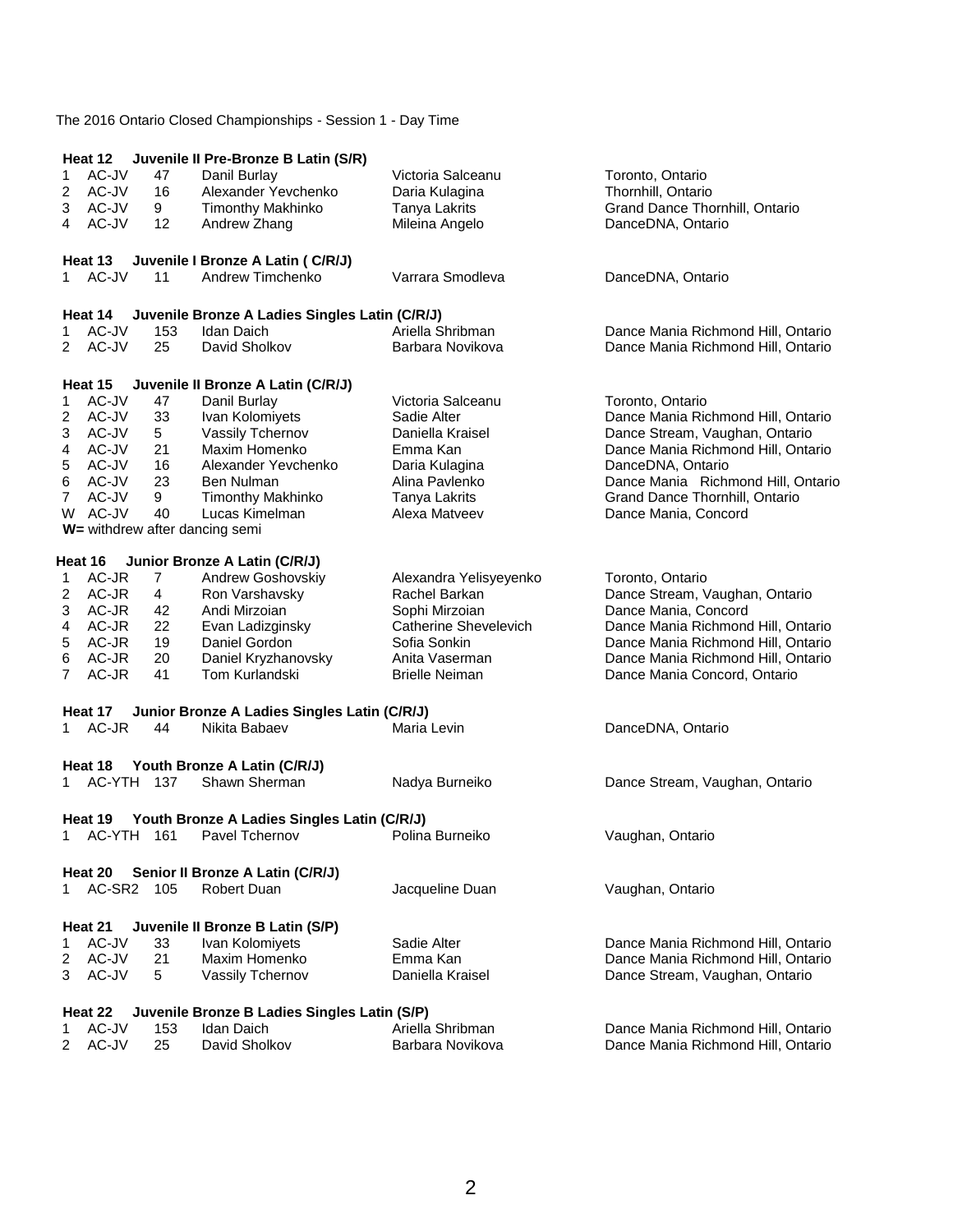|                | Heat 23          |     | Junior Bronze B Latin (S/P)     |                        |                                    |
|----------------|------------------|-----|---------------------------------|------------------------|------------------------------------|
| 1              | AC-JR            | 19  | Daniel Gordon                   | Sofia Sonkin           | Dance Mania Richmond Hill, Ontario |
| 2              | AC-JR            | 7   | Andrew Goshovskiy               | Alexandra Yelisyeyenko | Toronto, Ontario                   |
| 3              | AC-JR            | 4   | Ron Varshavsky                  | Rachel Barkan          | Dance Stream, Vaughan, Ontario     |
| 4              | AC-JR            | 22  | Evan Ladizginsky                | Catherine Shevelevich  | Dance Mania Richmond Hill, Ontario |
| 5              | AC-JR            | 20  | Daniel Kryzhanovsky             | Anita Vaserman         | Dance Mania Richmond Hill, Ontario |
|                | Heat 24          |     | Juvenile Silver A Latin (S/R/C) |                        |                                    |
| 1.             | AC-JV            | 8   | Rafael Giraldo                  | Katerina Novotarska    | Etobicoke, Ontario                 |
| $\overline{2}$ | AC-JV            | 32  | Matthew Kamenetsky              | Rachel Tulman          | Dance Mania Richmond Hill, Ontario |
|                |                  |     |                                 |                        |                                    |
|                | Heat 25          |     | Junior Silver A Latin (S/R/C)   |                        |                                    |
| 1              | AC-JR            | 28  | Nicholas Quon                   | Katrin Kanevsky        | Dance Mania Richmond Hill, Ontario |
| 2              | AC-JR            | 31  | <b>Tamir Azbel</b>              | Catherine Tikhostoup   | Dance Mania Richmond Hill, Ontario |
| 3              | AC-JR            | 3   | Gary Farberov                   | Alissa Guissine        | Dance Stream, Vaughan, Ontario     |
| 4              | AC-JR            | 43  | Dennis Shapiro                  | Sophia Ostrovsky       | Dance DNA, Ontario                 |
| 5              | AC-JR            | 24  | <b>Ben Pinsky</b>               | Anna Kimelman          | Dance Mania Richmond Hill          |
| 6              | AC-JR            | 45  | Mark Levitan                    | Maria Klinaeva         | Dance Mania Concord, Ontario       |
|                |                  |     |                                 |                        |                                    |
|                | Heat 26          |     | Youth Silver A Latin (S/R/C)    |                        |                                    |
| 1              | AC-YTH           | 36  | <b>Brian Krivoruk</b>           | Lauren Shligold        | Thornhill, Ontario                 |
| 2              | AC-YTH           | 160 | <b>Eduard Varshavsky</b>        | Alissa Kaplan          |                                    |
| 3              | AC-YTH           | 140 | Dominic Prybylo                 | Julia Kochanski        | Mississauga, Ontario               |
|                |                  |     |                                 |                        |                                    |
|                | Heat 28          |     | Junior Silver B Latin (P/J)     |                        |                                    |
| 1              | AC-JR            | 28  | Nicholas Quon                   | Katrin Kanevsky        | Dance Mania Richmond Hill, Ontario |
| 2              | AC-JR            | 31  | <b>Tamir Azbel</b>              | Catherine Tikhostoup   | Dance Mania Richmond Hill, Ontario |
| 3              | AC-JR            | 3   | Gary Farberov                   | Alissa Guissine        | Dance Stream, Vaughan, Ontario     |
| 4              | AC-JR            | 43  | Dennis Shapiro                  | Sophia Ostrovsky       | Dance DNA, Ontario                 |
|                | Heat 29          |     | Juvenile Silver B Latin (P/J)   |                        |                                    |
| 1              | AC-JV            | 8   | Rafael Giraldo                  | Katerina Novotarska    | Etobicoke, Ontario                 |
| 2              | AC-JV            | 32  | Matthew Kamenetsky              | Rachel Tulman          | Dance Mania Richmond Hill, Ontario |
|                |                  |     |                                 |                        |                                    |
|                | Heat 30          |     | Youth Silver B Latin (P/J)      |                        |                                    |
| 1              | AC-YTH           | 36  | <b>Brian Krivoruk</b>           | Lauren Shligold        | Thornhill, Ontario                 |
| 1              | AC-YTH           | 160 | <b>Eduard Varshavsky</b>        | Alissa Kaplan          |                                    |
|                |                  |     |                                 |                        |                                    |
|                | Heat 31<br>AC-JR |     | Junior Gold A Latin (S/C/R/J)   |                        |                                    |
| 1              |                  | 30  | Dennis Gluskin                  | Anna Kozyar            | Dance Mania Richmond Hill, Ontario |
| 2              | AC-JR            | 3   | Gary Farberov                   | Alissa Guissine        | Dance Stream, Vaughan, Ontario     |
| 3              | AC-JR            | 14  | Corey Cazes                     | Nicole Krasner         | Vaughan, Ontario                   |
| 4              | AC-JR            | 34  | Liran Leidershneider            | <b>Shany Marks</b>     | Dance Mania Richmond Hill, Ontario |
|                | Heat 33          |     | Youth Gold A Latin (S/C/R/J)    |                        |                                    |
| 1              | AC-YTH           | 37  | Ethan Krivoruk                  | Ateksia Penek          | Thornhill, Ontario                 |
| 2              | AC-YTH           | 157 | <b>Ovel Shikhel</b>             | Michelle Feldman       |                                    |
|                |                  |     |                                 |                        |                                    |
|                | Heat 35          |     | Junior Gold B Latin (C/P)       |                        |                                    |
| 1              | AC-JR            | 34  | Liran Leidershneider            | <b>Shany Marks</b>     | Dance Mania Richmond Hill, Ontario |
| 2              | AC-JR            | 30  | Dennis Gluskin                  | Anna Kozyar            | Dance Mania Richmond Hill, Ontario |
| 3              | AC-JR            | 14  | Corey Cazes                     | Nicole Krasner         | Vaughan, Ontario                   |
| 4              | AC-JR            | 3   | Gary Farberov                   | Alissa Guissine        | Dance Stream, Vaughan, Ontario     |
|                |                  |     |                                 |                        |                                    |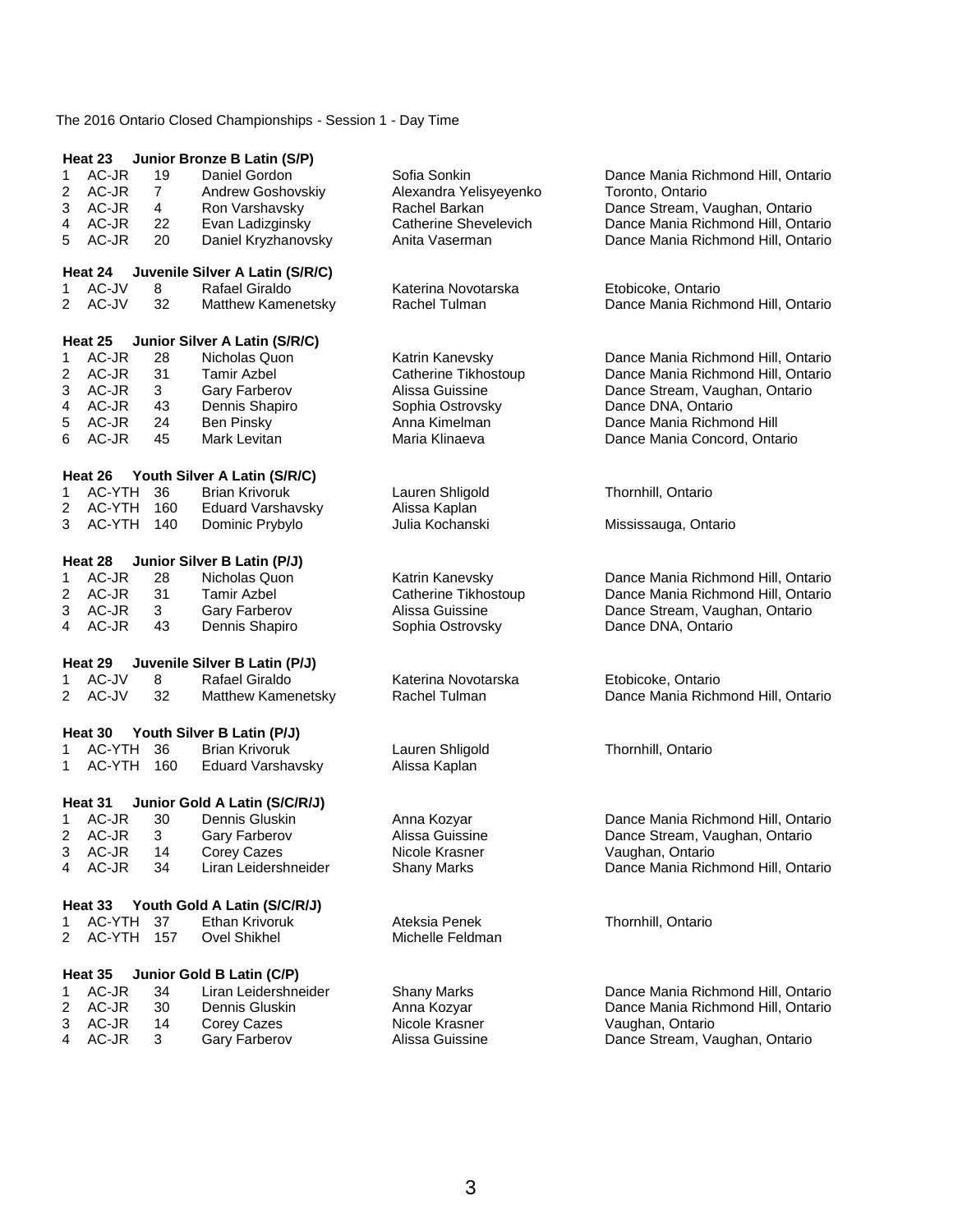|             | Heat 36                                         |     | Juvenile I New Comer Standard (W/Q)                    |                       |                                         |  |  |
|-------------|-------------------------------------------------|-----|--------------------------------------------------------|-----------------------|-----------------------------------------|--|--|
| 1           | AC-JV                                           | 35  | Logan Levi                                             | Lia Dyulgerov         | Maple, Ontario                          |  |  |
| 2           | AC-JV                                           | 15  | <b>Valentin Stoev</b>                                  | Alika Kozar           | Toronto, Ontario                        |  |  |
|             |                                                 |     |                                                        |                       |                                         |  |  |
| 1           | Heat 38<br>AC-JR                                | 22  | Junior New Comer Standard (W/Q)<br>Evan Ladizginsky    | Catherine Shevelevich |                                         |  |  |
|             |                                                 |     |                                                        |                       | Dance Mania Richmond Hill, Ontario      |  |  |
|             | Heat 39                                         |     | Juvenile New Comer Standard Ladies Singles (W/Q)       |                       |                                         |  |  |
| 1           | AC-JV                                           | 33  | Ivan Kolomiyets                                        | Nicoleta Barbascumpa  | Dance Mania Richmond Hill, Ontario      |  |  |
| 2           | AC-JV                                           | 25  | David Sholkov                                          | Barbara Novikova      | Dance Mania Richmond Hill, Ontario      |  |  |
| 3           | AC-JV                                           | 159 | <b>Yvan Piwovarov</b>                                  | Ariella Shribman      | Dance Mania Richmond Hill, Ontario      |  |  |
|             |                                                 |     |                                                        |                       |                                         |  |  |
|             | Heat 40                                         |     | Juvenile I Pre-Bronze Standard (W/Q)                   |                       |                                         |  |  |
|             | 1 AC-JV                                         | 11  | Andrew Timchenko                                       | Varrara Smodleva      | DanceDNA, Ontario                       |  |  |
|             |                                                 |     |                                                        |                       |                                         |  |  |
|             | Heat 41                                         |     | Junior Pre-Bronze Standard (W/Q)                       |                       |                                         |  |  |
| $1 \quad$   | AC-JR                                           | 19  | Daniel Gordon                                          | Sofia Sonkin          | Dance Mania Richmond Hill, Ontario      |  |  |
|             |                                                 |     |                                                        |                       |                                         |  |  |
|             | Heat 42                                         |     | Youth Pre-Bronze Standard (W/Q)                        |                       |                                         |  |  |
| 1.          | AC-YTH 137                                      |     | Shawn Sherman                                          | Nadya Burneiko        | Dance Stream, Vaughan, Ontario          |  |  |
|             |                                                 |     |                                                        |                       |                                         |  |  |
|             | Heat 43                                         |     | Youth Pre-Bronze Ladies Singles Standard (W/Q)         |                       |                                         |  |  |
| $\mathbf 1$ | AC-YTH 161                                      |     | Pavel Tchernov                                         | Polina Burneiko       | Vaughan, Ontario                        |  |  |
|             |                                                 |     |                                                        |                       |                                         |  |  |
|             | Heat 44                                         |     | Juvenile II Pre-Bronze Standard (W/Q)                  |                       |                                         |  |  |
| 1           | AC-JV                                           | 21  | Maxim Homenko                                          | Emma Kan              | Dance Mania Richmond Hill, Ontario      |  |  |
| 2           | AC-JV                                           | 16  | Alexander Yevchenko                                    | Daria Kulagina        | DanceDNA, Ontario                       |  |  |
| 3           | AC-JV                                           | 6   | Idan Belopolski                                        | Ilana Braginsky       | Dance Stream Vaughan, Ontario           |  |  |
| 4           | AC-JV                                           | 9   | <b>Timonthy Makhinko</b>                               | <b>Tanya Lakrits</b>  | Grand Dance Thornhill, Ontario          |  |  |
|             |                                                 |     |                                                        |                       |                                         |  |  |
| 1           | Heat 45<br>AC-JV                                | 8   | Juvenile I Bronze A Standard (W/F/Q)<br>Rafael Giraldo | Katerina Novotarska   |                                         |  |  |
| 2           | AC-JV                                           | 11  | Andrew Timchenko                                       | Varrara Smodleva      | Etobicoke, Ontario<br>DanceDNA, Ontario |  |  |
|             |                                                 |     |                                                        |                       |                                         |  |  |
|             | Heat 46                                         |     | Junior Bronze A Ladies Singles Standard (W/F/Q)        |                       |                                         |  |  |
| 1           | AC-JR                                           | 44  | Nikita Babau                                           | Maria Levin           | DanceDNA, Ontario                       |  |  |
|             |                                                 |     |                                                        |                       |                                         |  |  |
|             | Heat 47                                         |     | Adult Bronze A Standard (W/F/Q)                        |                       |                                         |  |  |
| 1           | AC-AD                                           | 104 | <b>Eric Norris</b>                                     | <b>Brenda Mercer</b>  | Pickering, Ontario                      |  |  |
|             |                                                 |     |                                                        |                       |                                         |  |  |
|             | Senior III Bronze A Standard (W/F/Q)<br>Heat 48 |     |                                                        |                       |                                         |  |  |
| 1           | AC-SR3                                          | 121 | Kevin Law                                              | <b>Ivy Tsang</b>      | Toronto, Ontario                        |  |  |
|             |                                                 |     |                                                        |                       |                                         |  |  |
|             | Heat 49                                         |     | Juvenile II Bronze A Standard (W/F/Q)                  |                       |                                         |  |  |
| 1           | AC-JV                                           | 32  | <b>Matthew Kamenetsky</b>                              | Rachel Tulman         | Dance Mania Richmond Hill, Ontario      |  |  |
| 2           | AC-JV                                           | 33  | Ivan Kolomiyets                                        | Sadie Alter           | Dance Mania Richmond Hill, Ontario      |  |  |
| 3           | AC-JV                                           | 5   | Vassily Tchernov                                       | Daniella Kraisel      | Dance Stream, Vaughan, Ontario          |  |  |
| 4           | AC-JV                                           | 16  | Alexander Yevchenko                                    | Daria Kulagina        | DanceDNA, Ontario                       |  |  |
| 5           | AC-JV                                           | 9   | <b>Timonthy Makhinko</b>                               | <b>Tanya Lakrits</b>  | Grand Dance Thornhill, Ontario          |  |  |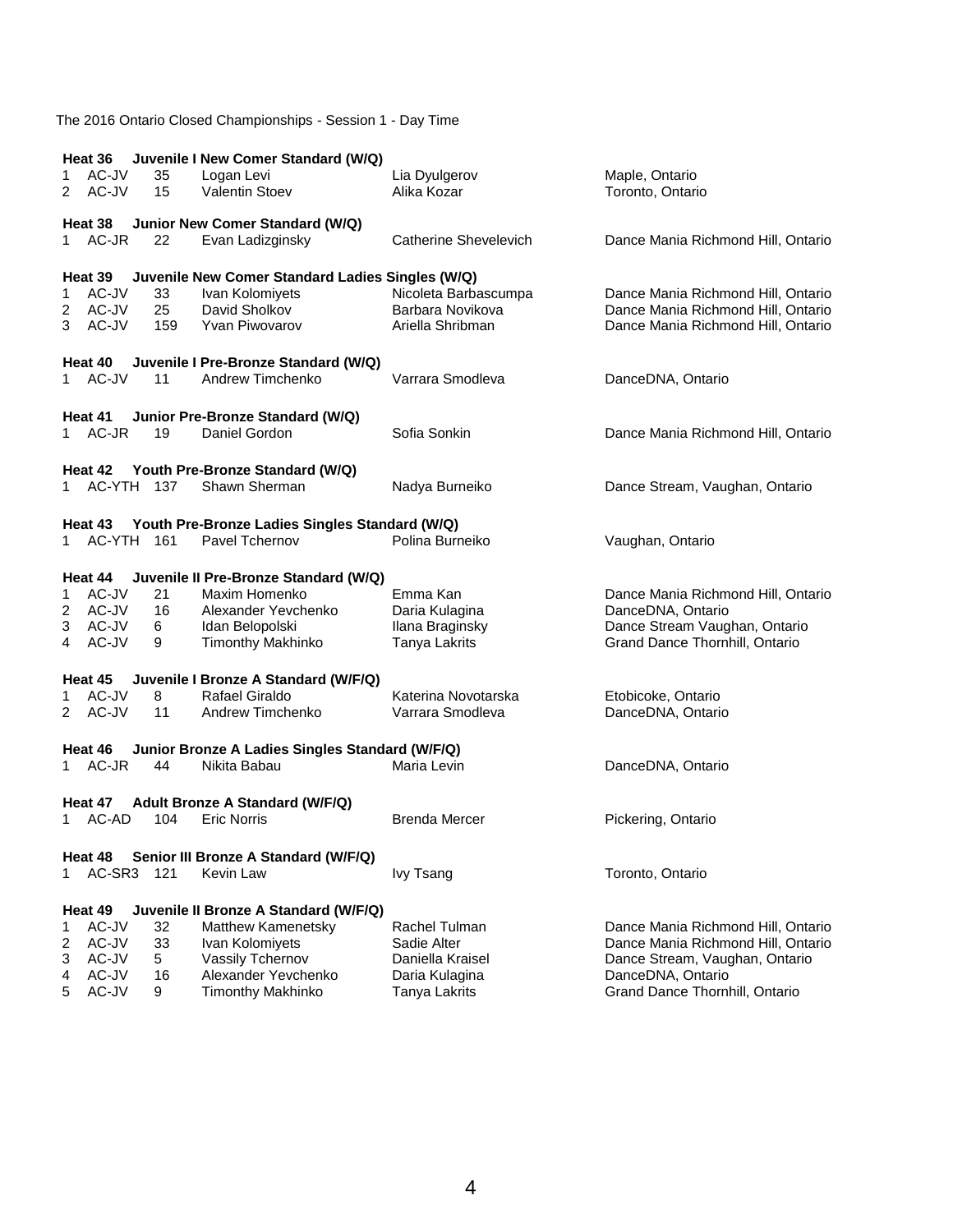|        |                    |                | Heat 50 Senior I Bronze A Standard (W/F/Q)              |                        |                                    |
|--------|--------------------|----------------|---------------------------------------------------------|------------------------|------------------------------------|
| 1      | AC-SR1             | 104            | <b>Eric Norris</b>                                      | <b>Brenda Mercer</b>   | Pickering, Ontario                 |
| 2      | AC-SR1             | 114            | Ping Kei Lam                                            | Fur Keung Leung        | Toronto, Ontario                   |
|        |                    |                |                                                         |                        |                                    |
|        | Heat 51            |                | Junior Bronze A Standard (W/F/Q)                        |                        |                                    |
| 1      | AC-JR              | $\overline{7}$ | Andrew Goshovskiy                                       | Alexandra Yelisyeyenko | Toronto, Ontario                   |
| 2      | AC-JR              | 4              | Ron Varshavsky                                          | Rachel Barkan          | Dance Stream, Vaughan, Ontario     |
|        |                    |                |                                                         |                        |                                    |
|        | Heat 52            |                | Senior II Bronze A Standard (W/F/Q)                     |                        |                                    |
| 1      | AC-SR2 114         |                | Ping Kei Lam                                            | Fur Keung Leung        | Toronto, Ontario                   |
| 2      | AC-SR2 121         |                | Kevin Law                                               | Ivy Tsang              | Toronto, Ontario                   |
| 3      | AC-SR2 105         |                | <b>Robert Duan</b>                                      | Jacqueline Duan        | Vaughan, Ontario                   |
|        |                    |                |                                                         |                        |                                    |
|        | Heat 53            |                | Juvenile I Bronze B Standard (T/VW)                     |                        |                                    |
|        | 1 AC-JV            | 8              | Rafael Giraldo                                          | Katerina Novotarska    | Etobicoke, Ontario                 |
|        |                    |                |                                                         |                        |                                    |
|        | Heat 54            |                | Juvenile II Bronze B Standard (T/VW)                    |                        |                                    |
| 1.     | AC-JV              | 32             | Matthew Kamenetsky                                      | Rachel Tulman          | Dance Mania Richmond Hill, Ontario |
| 2      | AC-JV              | 5              | Vassily Tchernov                                        | Daniella Kraisel       | Dance Stream, Vaughan, Ontario     |
|        |                    |                |                                                         |                        |                                    |
|        | Heat 55            |                | <b>Adult Bronze B Standard (T/VW)</b>                   |                        |                                    |
| 1.     | AC-AD              | 104            | <b>Eric Norris</b>                                      | <b>Brenda Mercer</b>   | Pickering, Ontario                 |
|        |                    |                |                                                         |                        |                                    |
|        | Heat 56            |                | Senior II Bronze B Standard (T/VW)                      |                        |                                    |
|        | AC-SR2             | 114            | Ping Kei Lam                                            | Fur Keung Leung        | Toronto, Ontario                   |
| 2      | AC-SR <sub>2</sub> | 105            | Robert Duan                                             | Jacqueline Duan        | Vaughan, Ontario                   |
|        |                    |                |                                                         |                        |                                    |
|        | Heat 57            |                | Junior Bronze B Standard (T/VW)                         |                        |                                    |
| 1      | AC-JR              | 4              | Ron Varshavsky                                          | Rachel Barkan          | Dance Stream, Vaughan, Ontario     |
| 2      | AC-JR              | 7              | Andrew Goshovskiy                                       | Alexandra Yelisyeyenko | Toronto, Ontario                   |
|        |                    |                |                                                         |                        |                                    |
|        | Heat 58<br>AC-SR1  | 104            | Senior I Bronze B Standard (T/VW)<br><b>Eric Norris</b> | <b>Brenda Mercer</b>   |                                    |
| 1<br>2 | AC-SR1             | 114            | Ping Kei Lam                                            | Fur Keung Leung        | Pickering, Ontario                 |
|        |                    |                |                                                         |                        |                                    |
|        | Heat 60            |                |                                                         |                        |                                    |
| 1      | AC-AD              | 102            | Adult Silver A Standard (W/T/Q)<br>George Muhic-Day     | Rowena Muhic-Day       | Hamilton, Ontario                  |
| 2      | AC-AD              | 127            | Viacheslav Fedorov                                      | Natalia Fedorova       | Toronto, Ontario                   |
| 3      | AC-AD              | 150            | Tony Chan                                               | Mimie Chan             | Markham, Ontario                   |
|        |                    |                |                                                         |                        |                                    |
|        | Heat 61            |                | Junior Silver A Standard (W/T/Q)                        |                        |                                    |
| 1      | AC-JR              | 28             | Nicholas Quon                                           | Katrin Kanevsky        | Dance Mania Richmond Hill, Ontario |
| 2      | AC-JR              | 31             | <b>Tamir Azbel</b>                                      | Catherine Tikhostoup   | Dance Mania Richmond Hill, Ontario |
| 3      | AC-JR              | 34             | Liran Leidershneider                                    | <b>Shany Marks</b>     | Dance Mania Richmond Hill, Ontario |
| 4      | AC-JR              | 30             | Dennis Gluskin                                          | Anna Kozyar            | Dance Mania Richmond Hill, Ontario |
| 5      | AC-JR              | 3              | <b>Gary Farberov</b>                                    | Alissa Guissine        | Dance Stream, Vaughan, Ontario     |
| 6      | AC-JR              | 45             | Mark Levitan                                            | Maria Klinaeva         | Dance Mania Concord, Ontario       |
|        |                    |                |                                                         |                        |                                    |
|        | Heat 62            |                | Senior I Silver A Standard (W/T/Q)                      |                        |                                    |
| 1      | AC-SR1             | 102            | George Muhic-Day                                        | Rowena Muhic-Day       | Hamilton, Ontario                  |
| 2      | AC-SR1             | 127            | Viacheslav Fedorov                                      | Natalia Fedorova       | Toronto, Ontario                   |
| 3      | AC-SR1             | 100            | <b>Richard Harris</b>                                   | <b>Yvonne Grace</b>    | Pickering, Ontario                 |
| 4      | AC-SR1             | 118            | Simon Lam                                               | Daphne Lam             | Mississauga, Ontario               |
| 5      | AC-SR1             | 150            | Tony Chan                                               | Mimie Chan             | Markham, Ontario                   |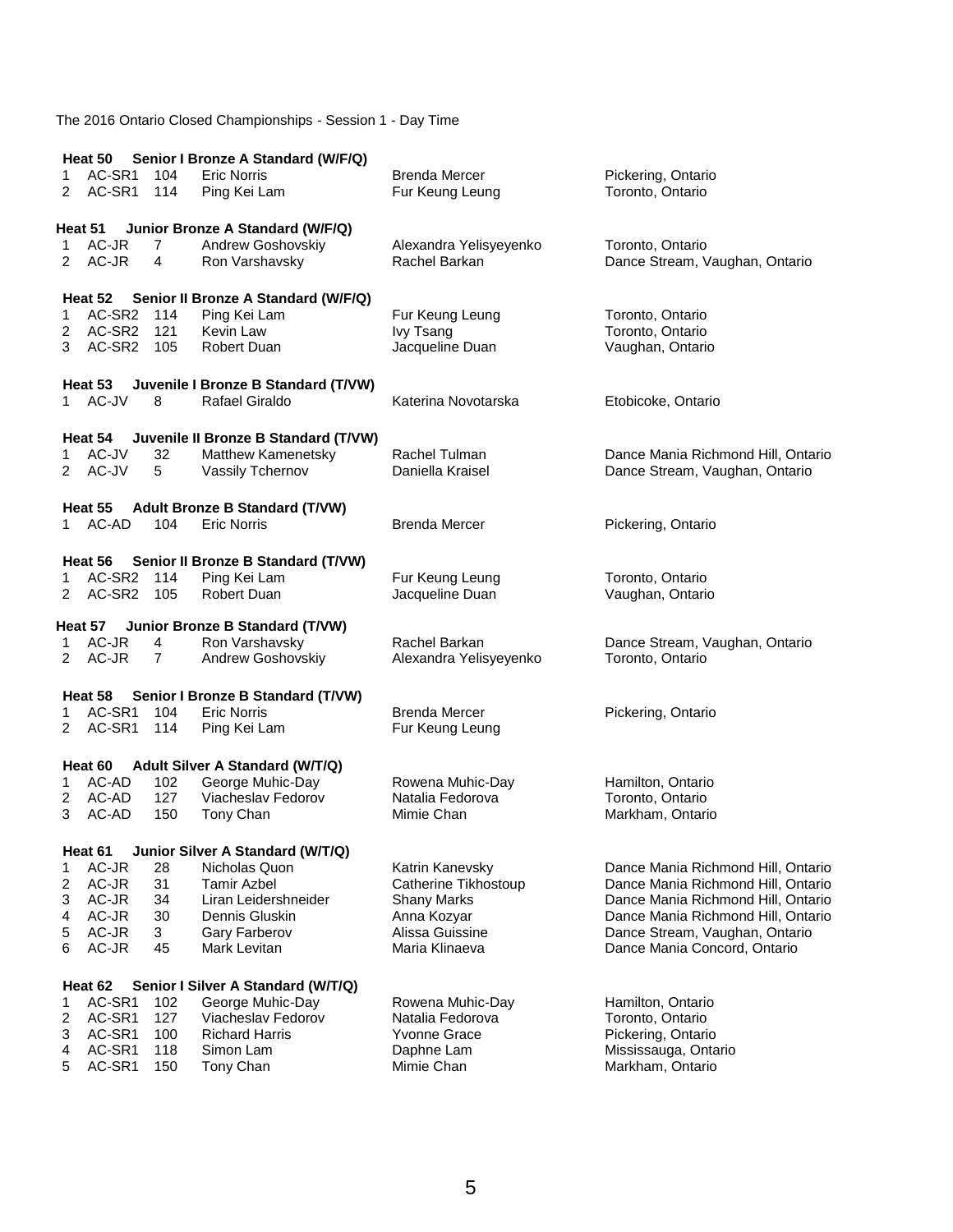|                |                  |     | Heat 63 Youth Silver A Standard (W/T/Q)          |                      |                                    |
|----------------|------------------|-----|--------------------------------------------------|----------------------|------------------------------------|
| 1              | AC-YTH           | 160 | <b>Eduard Varshavsky</b>                         | Alissa Kaplan        |                                    |
| 2              | AC-YTH           | 36  | <b>Brian Krivoruk</b>                            | Lauren Shligold      | Thornhill, Ontario                 |
|                |                  |     |                                                  |                      |                                    |
|                |                  |     |                                                  |                      |                                    |
|                | Heat 64          |     | Senior II Silver A Standard (W/T/Q)              |                      |                                    |
| 1              | AC-SR2           | 151 | Antal Ronaszeki                                  | Caroline Ullalkar    | Oshawa, Ontario                    |
| 2              | AC-SR2           | 102 | George Muhic-Day                                 | Rowena Muhic-Day     | Hamilton, Ontario                  |
| 3              | AC-SR2 100       |     | <b>Richard Harris</b>                            | <b>Yvonne Grace</b>  | Pickering, Ontario                 |
| 4              | AC-SR2 118       |     | Simon Lam                                        | Daphne Lam           | Mississauga, Ontario               |
| 5              | AC-SR2 150       |     | Tony Chan                                        | Mimie Chan           | Markham, Ontario                   |
|                |                  |     |                                                  |                      |                                    |
| 1              | Heat 65<br>AC-JR | 28  | Junior Silver B Standard (F/VW)<br>Nicholas Quon | Katrin Kanevsky      | Dance Mania Richmond Hill, Ontario |
| 2              | AC-JR            | 31  | Tamir Azbel                                      |                      |                                    |
|                |                  |     |                                                  | Catherine Tikhostoup | Dance Mania Richmond Hill, Ontario |
| 3              | AC-JR            | 34  | Liran Leidershneider                             | <b>Shany Marks</b>   | Dance Mania Richmond Hill, Ontario |
| 4              | AC-JR            | 3   | Gary Farberov                                    | Alissa Guissine      | Dance Stream, Vaughan, Ontario     |
|                | Heat 66          |     | Senior I Silver B Standard (F/VW))               |                      |                                    |
| 1              | AC-SR1           | 127 | Viacheslav Fedorov                               | Natalia Fedorova     | Toronto, Ontario                   |
| 2              | AC-SR1           | 100 | <b>Richard Harris</b>                            | Yvonne Grace         | Pickering, Ontario                 |
| 3              | AC-SR1           | 150 | Tony Chan                                        | Mimie Chan           | Markham, Ontario                   |
|                |                  |     |                                                  |                      |                                    |
|                |                  |     | Heat 67 Adult Gold B Standard (F/VW)             |                      |                                    |
| 1              | AC-AD            | 101 | Marcin Kwietniewski                              | Monika Kwietniewska  | Toronto, Ontario                   |
| $\overline{2}$ | AC-AD            | 138 | Jacob Bak                                        | Sylvia Wojtowicz     | Toronto, Ontario                   |
| 3              | AC-AD            | 112 | <b>Scott Ross</b>                                | Sarah Williams       | London, Ontario                    |
| 4              | AC-AD            | 106 | Edmond Lam                                       | Ella Lai             | Markham, Ontario                   |
|                |                  |     |                                                  |                      |                                    |
|                | Heat 68          |     | Senior II Silver B Standard (F/VW)               |                      |                                    |
| 1              | AC-SR2 151       |     | Antal Ronaszeki                                  | Caroline Ullalkar    | Oshawa, Ontario                    |
| 2              | AC-SR2 100       |     | <b>Richard Harris</b>                            | <b>Yvonne Grace</b>  | Pickering, Ontario                 |
| 3              | AC-SR2           | 150 | Tony Chan                                        | Mimie Chan           | Markham, Ontario                   |
|                |                  |     |                                                  |                      |                                    |
|                | Heat 69          |     | Senior I Gold B Standard (F/VW))                 |                      |                                    |
| 1              | AC-SR1           | 106 | Edmond Lam                                       | Ella Lai             | Markham, Ontario                   |
| $\overline{2}$ | AC-SR1           | 139 | Adam Zielinski                                   | Anita Zielinska      | Mississauga, Ontario               |
| 3              | AC-SR1           | 108 | Thomas May                                       | Alice Dong           | Thornhill, Ontario                 |
| 4              | AC-SR1           | 112 | <b>Scott Ross</b>                                | Sarah Williams       | London, Ontario                    |
|                |                  |     |                                                  |                      |                                    |
|                |                  |     |                                                  |                      |                                    |
|                | Heat 70          |     | Youth Silver B Standard (F/VW)                   |                      |                                    |
| 1              | AC-YTH           | 160 | Eduard Varshavsky                                | Alissa Kaplan        |                                    |
| 2              | AC-YTH           | 36  | <b>Brian Krivoruk</b>                            | Lauren Shligold      | Thornhill, Ontario                 |
|                | Heat 71          |     | Adult Silver B Standard (F/VW)                   |                      |                                    |
| 1              | AC-AD            | 127 | Viacheslav Fedorov                               | Natalia Fedorova     | Toronto, Ontario                   |
| 2              | AC-AD            | 100 | <b>Richard Harris</b>                            | <b>Yvonne Grace</b>  | Pickering, Ontario                 |
|                |                  |     |                                                  |                      |                                    |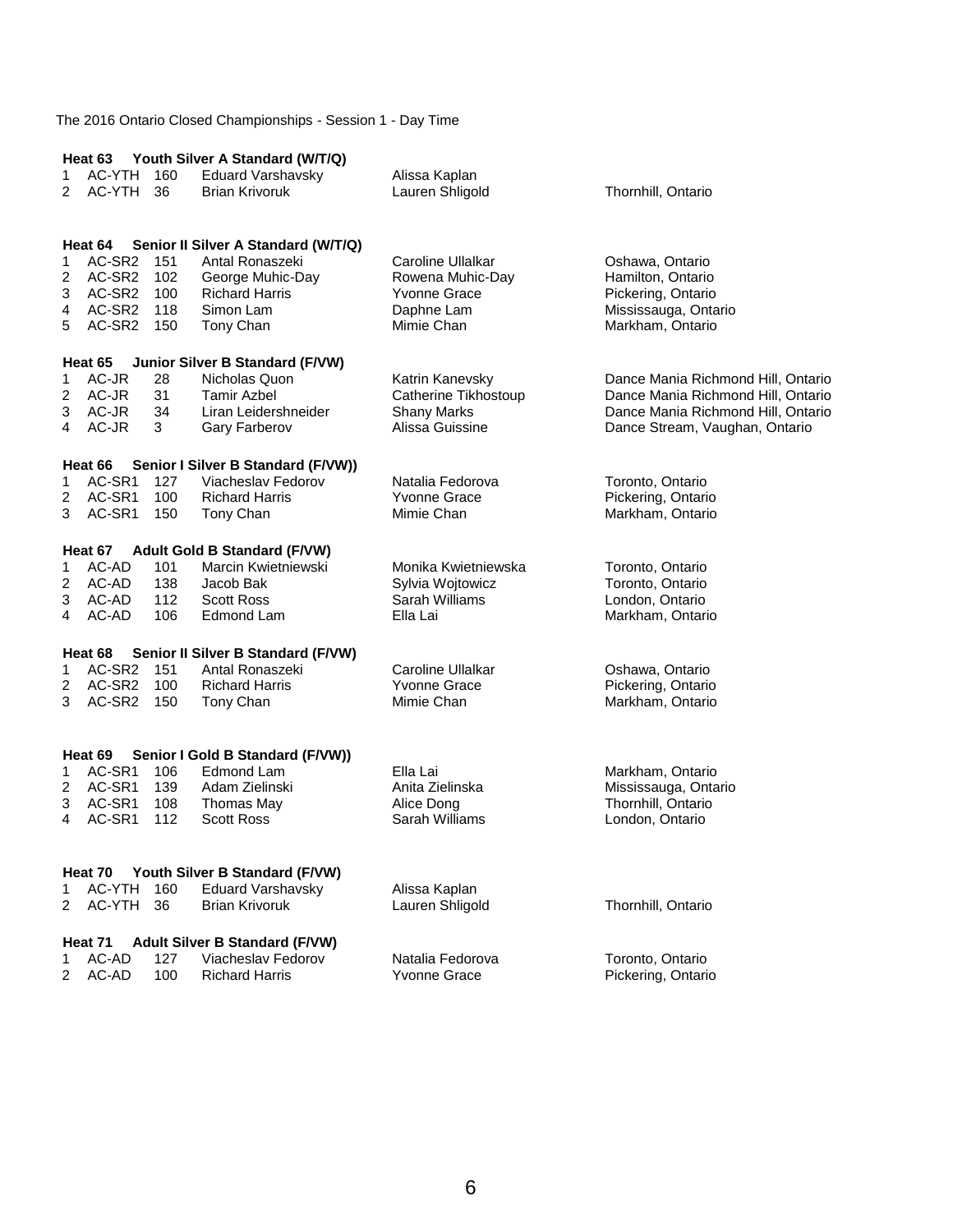|                | Heat 72           |       | Senior II Gold B Standard (F/VW)                                  |                      |                                |
|----------------|-------------------|-------|-------------------------------------------------------------------|----------------------|--------------------------------|
| 1              | AC-SR2            | 139   | Adam Zielinski                                                    | Anita Zielinska      | Mississauga, Ontario           |
| 2              | AC-SR2            | 106   | Edmond Lam                                                        | Ella Lai             | Markham, Ontario               |
| 3              | AC-SR2 108        |       | Thomas May                                                        | Alice Dong           | Thornhill, Ontario             |
|                |                   |       |                                                                   |                      |                                |
|                | Heat 73           |       | Senior III Gold B Standard (F/VW)                                 |                      |                                |
| 1.             | AC-SR3            | - 124 | <b>Martin Lazarek</b>                                             | Eliza Lazarek        | Aurora, Ontario                |
|                |                   |       | Heat 74 Adult Gold A Standard (W/T/F/Q)                           |                      |                                |
| 1              | AC-AD             | 101   | Marcin Kwietniewski                                               | Monika Kwietniewska  | Toronto, Ontario               |
| 2              | AC-AD             | 138   | Jacob Bak                                                         | Sylvia Wojtowicz     | Toronto, Ontario               |
| 3              | AC-AD             | 106   | Edmond Lam                                                        | Ella Lai             | Markham, Ontario               |
| 4              | AC-AD             | 112   | <b>Scott Ross</b>                                                 | Sarah Williams       | London, Ontario                |
| 5              | AC-AD             | 113   | Ignace Wong                                                       | Margaret Wong        | Brampton, Ontario              |
| 6              | AC-AD             | 128   | <b>Trevor Cheng</b>                                               | Amy Cheng            | Mississauga, Ontario           |
|                | Heat 75           |       | Junior Gold A Standard (W/T/F/Q)                                  |                      |                                |
| 1.             | AC-JR             | 3     | Gary Farberov                                                     | Alissa Guissine      | Dance Stream, Vaughan, Ontario |
| 2              | AC-JR             | 14    | Corey Cazes                                                       | Nicole Krasner       | Vaughan, Ontario               |
|                |                   |       |                                                                   |                      |                                |
| 1              | Heat 75A<br>AC-JR | 49    | Junior Gold A Ladies Singles Standard (W/T/F/Q)<br>Daniel Zaharia |                      |                                |
|                |                   |       |                                                                   | Gabriella Simanovsky |                                |
|                | Heat 76           |       | Senior I Gold A Standard (W/T/F/Q)                                |                      |                                |
| 1              | AC-SR1            | 106   | Edmond Lam                                                        | Ella Lai             | Markham, Ontario               |
| 2              | AC-SR1            | 112   | <b>Scott Ross</b>                                                 | Sarah Williams       | London, Ontario                |
| 3              | AC-SR1            | 139   | Adam Zielinski                                                    | Anita Zielinska      | Mississauga, Ontario           |
| 4              | AC-SR1            | 108   | Thomas May                                                        | Alice Dong           | Thornhill, Ontario             |
| 5              | AC-SR1            | 113   | Ignace Wong                                                       | Margaret Wong        | Brampton, Ontario              |
| 6              | AC-SR1            | 110   | Benny Tom                                                         | Jeanie Tom           | Mississauga, Ontario           |
| $\overline{7}$ | AC-SR1            | 128   | <b>Trevor Cheng</b>                                               | Amy Cheng            | Mississauga, Ontario           |
|                | Heat 77           |       | Youth Gold A Standard (W/T/F/Q)                                   |                      |                                |
| 1              | AC-YTH            | 37    | Ethan Krivoruk                                                    | Ateksia Penek        | Thornhill, Ontario             |
| 2              | AC-YTH 157        |       | Ovel Shikhel                                                      | Michelle Feldman     |                                |
|                | Heat 78           |       | Senior III Gold A Standard (W/T/F/Q)                              |                      |                                |
| $1 \quad$      | AC-SR3            | 124   | <b>Martin Lazarek</b>                                             | Eliza Lazarek        | Aurora, Ontario                |
|                | Heat 79           |       | Junior Gold B Standard (F/VW)                                     |                      |                                |
| 1              | AC-JR             | 3     | Gary Farberov                                                     | Alissa Guissine      | Dance Stream, Vaughan, Ontario |
| $\overline{2}$ | AC-JR             | 14    | Corey Cazes                                                       | Nicole Krasner       | Vaughan, Ontario               |
|                | Heat 79A          |       | Junior Gold B Ladies Singles Standard (F/VW)                      |                      |                                |
| 1.             | AC-JR             | 49    | Daniel Zaharia                                                    | Gabriella Simanovsky |                                |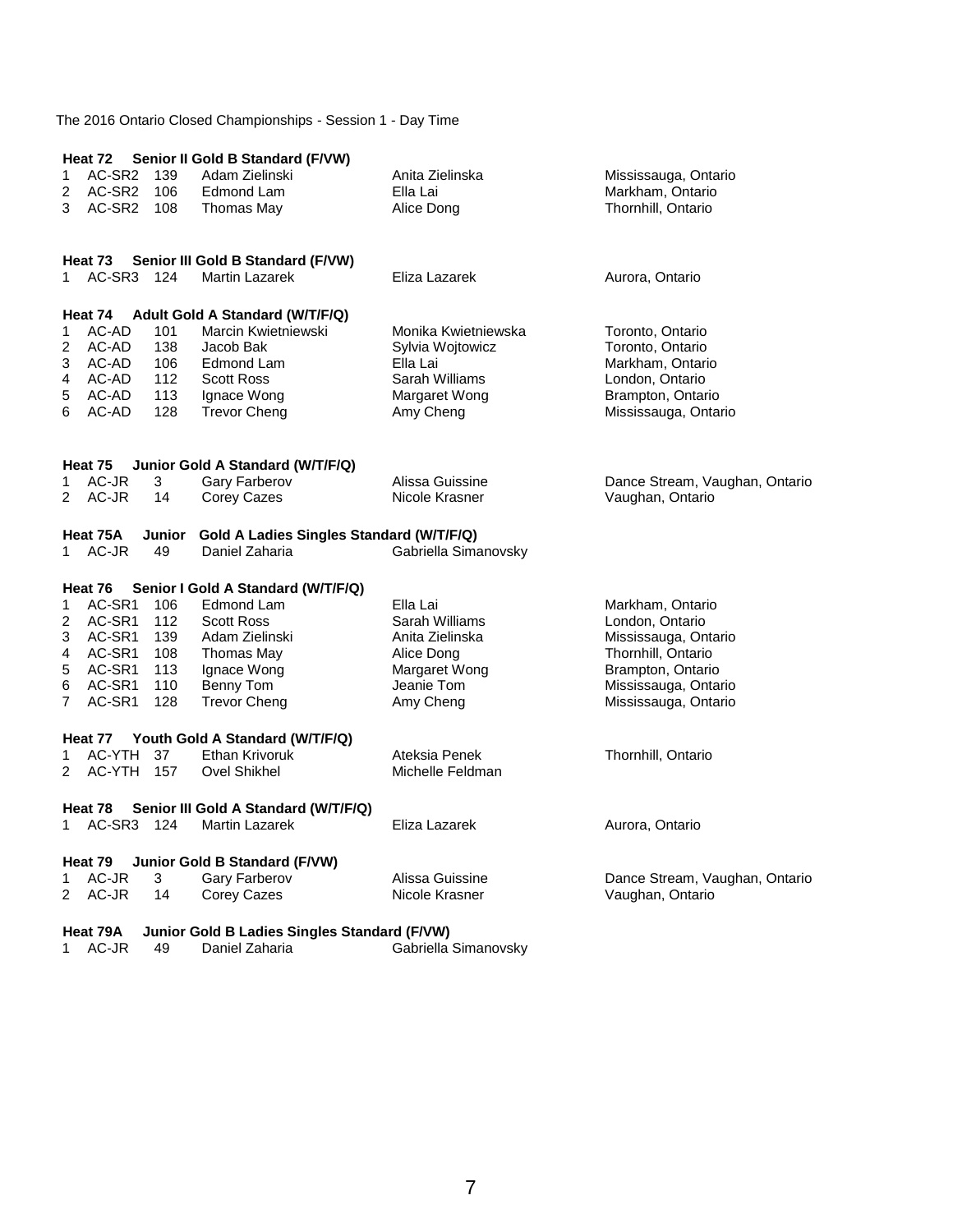#### **Heat 80 Senior II Gold A Standard (W/T/F/Q)**

| 1 AC-SR2 106 | Edmond Lam            | Ella Lai        | Markham, Ontario     |
|--------------|-----------------------|-----------------|----------------------|
| 2 AC-SR2 124 | <b>Martin Lazarek</b> | Eliza Lazarek   | Aurora, Ontario      |
| 3 AC-SR2 139 | Adam Zielinski        | Anita Zielinska | Mississauga, Ontario |
| 4 AC-SR2 108 | Thomas May            | Alice Dong      | Thornhill, Ontario   |
| 5 AC-SR2 113 | Ignace Wong           | Margaret Wong   | Brampton, Ontario    |
| 6 AC-SR2 110 | Benny Tom             | Jeanie Tom      | Toronto, Ontario     |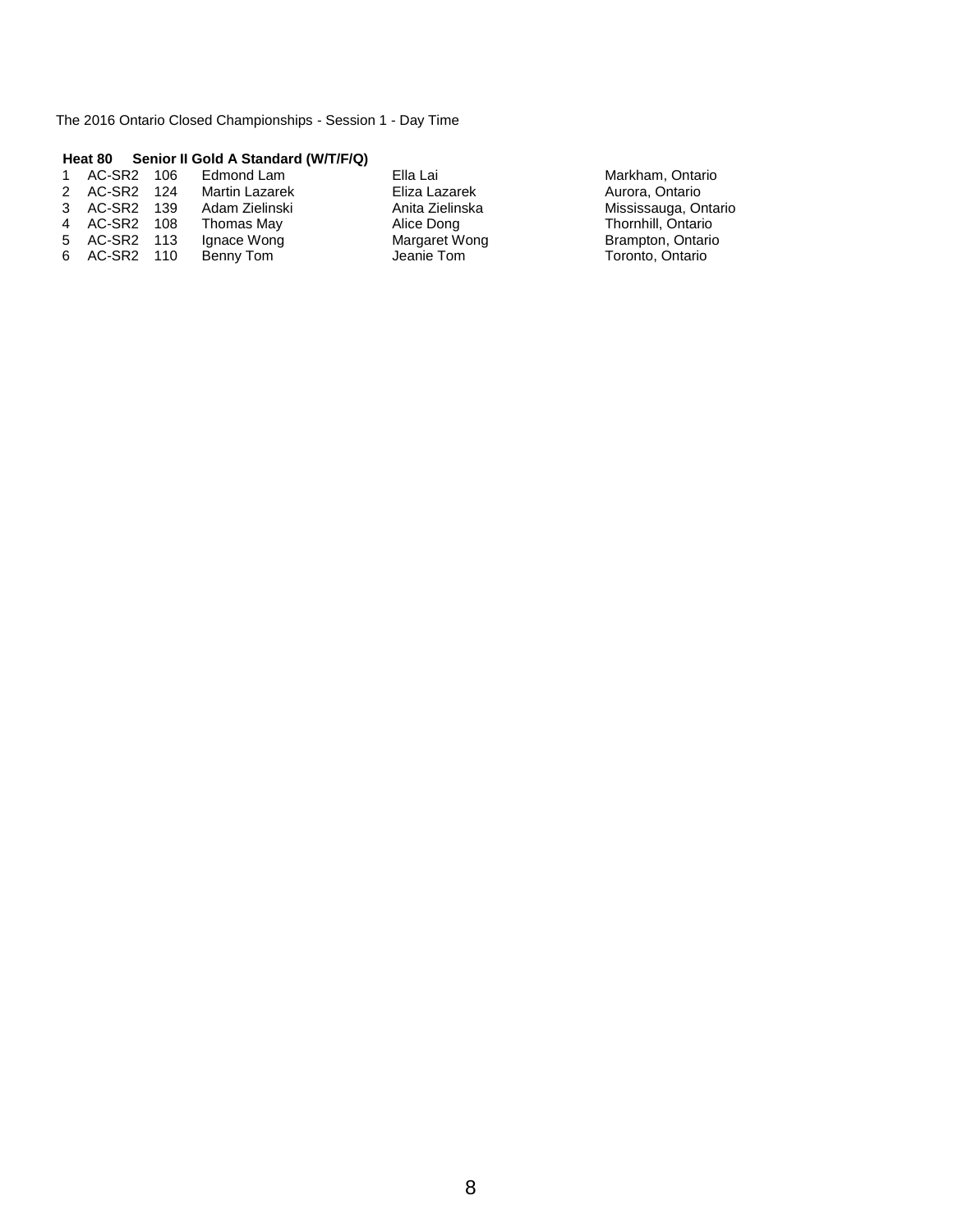#### The 2016 Ontario Closed Championships - Session 2 - Evening

|                | Heat 81                  |              | Adult Pre-Champ Standard (W/T/F/Q)                                  |                           |                                            |
|----------------|--------------------------|--------------|---------------------------------------------------------------------|---------------------------|--------------------------------------------|
| 1              | AC-AD                    | 156          | Alex Perzan                                                         | Liza Tikhostoup           | Dance Mania Richmond Hill, Ontario         |
| 2              | AC-AD                    | 101          | Marcin Kwietniewski                                                 | Monika Kwietniewska       | Toronto, Ontario                           |
| 3              | AC-AD                    | 163          | Sebastian Lai                                                       | Susanna Ng                | Toronto, Ontario                           |
| 4              | AC-AD                    | 125          | John Yamaguchi                                                      | Alice Lam                 | Toronto, Ontario                           |
|                | Heat 82                  |              | Senior III Pre-Champ Standard (W/T/F/Q)                             |                           |                                            |
| 1              | AC-SR3                   | 144          | Sam Hui                                                             | Anita Leung               | Markham, Ontario                           |
| 2              | AC-SR3                   | 119          | Patrick Wong                                                        | Priscilla Chin            | Scarborough, Ontario                       |
|                |                          |              |                                                                     |                           |                                            |
|                | Heat 83                  |              | Senior I Pre-Champ Standard (W/T/F/Q)                               |                           |                                            |
| 1              | AC-SR1                   | 103          | Kevin Yee Loong                                                     | Angela Yee Loong          | Oakville, Ontario                          |
| 2              | AC-SR1                   | 163          | Sebastian Lai                                                       | Susanna Ng                | Toronto, Ontario                           |
| 3              | AC-SR1                   | 145          | Glen Shenton                                                        | <b>Isabelle Shenton</b>   | Woodstock, Ontario                         |
| 4              | AC-SR1                   | 125          | John Yamaguchi                                                      | Alice Lam                 | Toronto, Ontario                           |
|                | Heat 84                  |              | Youth Pre-Champ Standard (W/T/F/Q)                                  |                           |                                            |
| 1              | AC-YTH                   | 156          | Alex Perzan                                                         | Liza Tikhostoup           | Dance Mania Richmond Hill, Ontario         |
| 2              | AC-YTH 136               |              | Alex Klim                                                           | Nicole Lemelev            | Dance Stream, Vaughan, Ontario             |
| 3              | AC-YTH 134               |              | Eric Cherniavski                                                    | <b>Beatrice Oberfeld</b>  | Thornhill, Ontario                         |
|                |                          |              |                                                                     |                           |                                            |
|                | Heat 85                  |              | Junior Pre-Champ Latin (S/C/R/J)                                    |                           |                                            |
| 1              | AC-JR                    | 27           | Adam Bendersky                                                      | Gabriella Simanovsky      | Dance Mania Richmond Hill, Ontario         |
| $\overline{2}$ | AC-JR                    | $\mathbf{1}$ | Patryk Pizybysz                                                     | Elizabeth Goldmane        | Mississauga, On Canada                     |
|                |                          |              |                                                                     |                           |                                            |
|                | Heat 86                  |              | Senior II Pre-Champ Standard (W/T/F/Q)                              |                           |                                            |
| 1              | AC-SR2 130               |              | Eagle Leung                                                         | Hannah Ng                 | Richmond Hill, Ontario                     |
| 2              | AC-SR2 163               |              | Sebastian Lai                                                       | Susanna Ng                | Toronto, Ontario                           |
| 3              | AC-SR2 145               |              | Glen Shenton                                                        | <b>Isabelle Shenton</b>   | Woodstock, Ontario                         |
| 4<br>5         | AC-SR2 119<br>AC-SR2 116 |              | Patrick Wong<br>Peter Kwok                                          | Priscilla Chin            | Scarborough, Ontario<br>Dance DNA, Ontario |
|                |                          |              |                                                                     | Sue Tang                  |                                            |
|                |                          |              |                                                                     |                           |                                            |
|                |                          |              | Heat 87 Ontario Closed Senior II Championship Standard (W/T/VW/F/Q) |                           |                                            |
| 1              | AC-SR2 155<br>AC-SR2 107 |              | Horace Hu<br>Wayne Chu                                              | Agnes Yuan<br>Joanna Chow | Scarborough, Ontario<br>Toronto, Ontario   |
| 2<br>3         | AC-SR2 109               |              | Juergen Schlaepfer                                                  | Barbara Blackwell         | Ottawa, Ontario                            |
| 4              | AC-SR2                   | 122          | Mark Tyo                                                            | Karen Tyo                 | Cornwall, Ontario                          |
| 5              | AC-SR2                   | 115          | Kam Young                                                           | Rosita Young              | Toronto, Ontario                           |
| 6              | AC-SR2 117               |              | Raymond Chan                                                        | Alison Lau                | DanceDNA, Ontario                          |
| 7              | AC-SR2                   | 130          | Eagle Leung                                                         | Hannah Ng                 | Richmond Hill, Ontario                     |
| 8              | AC-SR2                   | 120          | Tom Hua                                                             | Phung Hua                 | Scarborough, Ontario                       |
| 9              | AC-SR2                   | 142          | Jason Huynh                                                         | Linda Huynh               | Brampton, Ontario                          |
|                |                          |              |                                                                     |                           |                                            |
|                | Heat 88                  |              | Ontario Closed Youth Championship Standard (W/T/VW/F/Q)             |                           |                                            |
| 1              | AC-YTH                   | 26           | Anton LoRi                                                          | Rumi Dolmaya              | Dance Mania Richmond Hill                  |
| 2              | AC-YTH                   | 25           | David Sholkov                                                       | Nicole Beri               | Dance Mania Richmond Hill, Ontario         |
| 3              | AC-YTH                   | 154          | Jonatan Kamenetsky                                                  | Anastasia LoRi            | Dance Mania Richmond Hill, Ontario         |
| 4              | AC-YTH                   | 133          | Michael Bazarsky                                                    | Michelle Mozenson         | Concord, Ontario                           |
| 5              | AC-YTH                   | 135          | Vladimir Tchernov                                                   | Alexandra Vidinova        | Dance Stream, Vaughan, Ontario             |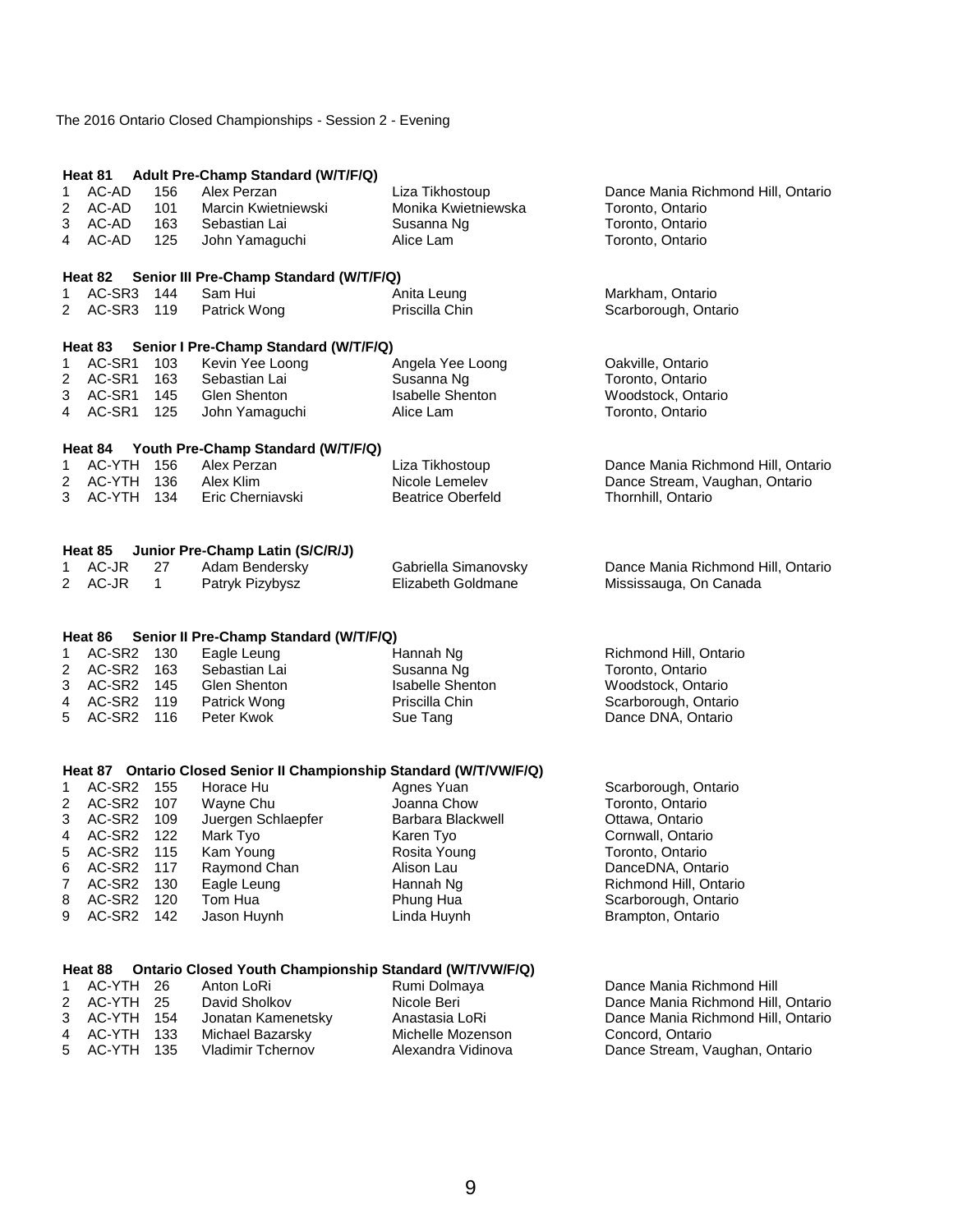The 2016 Ontario Closed Championships - Session 2 - Evening

#### **Heat 89 Ontario Closed Senior III Championship Standard (W/T/VW/F/Q)**

|                | $\overline{\phantom{a}}$ |                      |                                                                | Untain Under Jennor in Unamploiship Utanuaru (WITTWITTS)    |                                    |
|----------------|--------------------------|----------------------|----------------------------------------------------------------|-------------------------------------------------------------|------------------------------------|
| 1              | AC-SR3                   | 107                  | Wayne Chu                                                      | Joanna Chow                                                 | Toronto, Ontario                   |
| $\overline{c}$ | AC-SR3                   | 122                  | Mark Tyo                                                       | Karen Tyo                                                   | Cornwall, Ontario                  |
| 3              | AC-SR3                   | 148                  | Allen Torrenueva                                               | Beth Whiston                                                | North York, Ontario                |
| 4              | AC-SR3                   | 115                  | Kam Young                                                      | Rosita Young                                                | Toronto, Ontario                   |
|                | AC-SR3                   | 123                  | William Lee                                                    | Fiona Tam                                                   | Vaughan, Ontario                   |
| 5              |                          |                      |                                                                |                                                             |                                    |
| 6              | AC-SR3                   | 109                  | Juergen Schlaepfer                                             | Barbara Blackwell                                           | Ottawa, Ontario                    |
| $\overline{7}$ | AC-SR3                   | 131                  | Marshall Kramer                                                | Jennifer Chan                                               | Toronto, Ontario                   |
| 8              | AC-SR3                   | 130                  | Eagle Leung                                                    | Hannah Ng                                                   | Richmond Hill, Ontario             |
| 9              | AC-SR3                   | 103                  | Kevin Yee Loong                                                | Angela Yee Loong                                            | Oakville, Ontario                  |
| 10             | AC-SR3                   | 120                  | Tom Hua                                                        | Phung Hua                                                   | Scarborough, Ontario               |
| 11             | AC-SR3                   | 116                  | Peter Kwok                                                     | Sue Tang                                                    | Dance DNA, Ontario                 |
|                | AC-SR3                   |                      |                                                                |                                                             | Markham, Ontario                   |
| 12             |                          | 144                  | Sam Hui                                                        | Anita Leung                                                 |                                    |
| 13             | AC-SR3                   | 164                  | <b>Reginald Young</b>                                          | Rhonda Young                                                | Oakville, Ontario                  |
|                | Heat 90                  |                      |                                                                | Ontario Closed Under 21 Standard Championship (W/T/VW/F/Q   |                                    |
| 1              | <b>AC-U21</b>            | 26                   | Anton LoRi                                                     | Rumi Dolmaya                                                | Dance Mania Richmond Hill          |
| $\overline{c}$ | <b>AC-U21</b>            | 25                   | David Sholkov                                                  | Nicole Beri                                                 | Dance Mania Richmond Hill, Ontario |
|                |                          |                      |                                                                |                                                             |                                    |
| 3              | <b>AC-U21</b>            | 147                  | Michael Rubezin                                                | Nicole Vujanic                                              | Toronto, Ontario                   |
| 4              | <b>AC-U21</b>            | 154                  | Jonatan Kamenetsky                                             | Anastasia LoRi                                              | Dance Mania Richmond Hill, Ontario |
| 5              | <b>AC-U21</b>            | 133                  | Michael Bazarsky                                               | Michelle Mozenson                                           | Concord, Ontario                   |
| 6              | <b>AC-U21</b>            | 135                  | <b>Vladimir Tchernov</b>                                       | Alexandra Vidinova                                          | Dance Stream, Vaughan, Ontario     |
|                |                          |                      |                                                                |                                                             |                                    |
|                | Heat 91                  |                      | <b>Ontario Closed Junior Championship Latin (S/C/R/P/J)</b>    |                                                             |                                    |
| 1              | AC-JR                    | 44                   | Nikita Babaev                                                  | Michelle Bromberg                                           | Dance Mania Concord, Ontario       |
| $\overline{c}$ | AC-JR                    | 10                   | Eli Blyuss                                                     | Jasmine Kurtser                                             | Concord, Ontario                   |
| 3              | AC-JR                    | 27                   | Adam Bendersky                                                 | Gabriella Simanovsky                                        | Dance Mania Richmond Hill, Ontario |
| 4              | AC-JR                    | $\mathbf{2}^{\circ}$ | Leon Shvaitser                                                 | Alexandra Morozova                                          | Dance Stream, Vaughan, Ontario     |
|                |                          |                      |                                                                |                                                             |                                    |
|                | Heat 92                  |                      |                                                                | Ontario Closed Senior I Championship Standard (W/T/VW/F/Q)  |                                    |
| 1              | AC-SR1                   | 107                  | Wayne Chu                                                      | Joanna Chow                                                 | Toronto, Ontario                   |
| $\overline{c}$ | AC-SR1                   | 117                  | Raymond Chan                                                   | Alison Lau                                                  | DanceDNA, Ontario                  |
| 3              | AC-SR1                   | 142                  | Jason Huynh                                                    | Linda Huynh                                                 | Brampton, Ontario                  |
|                |                          |                      |                                                                |                                                             |                                    |
|                | Heat 93                  |                      |                                                                | Ontario Closed Senior IV Championship Standard (W/T/VW/F/Q) |                                    |
| 1              | AC-SR4 131               |                      | <b>Marshall Kramer</b>                                         | Jennifer Chan                                               | Toronto, Ontario                   |
| $\overline{c}$ | AC-SR4                   | 141                  | Stephen Woo                                                    | Winnie Woo                                                  | Markham, Ontario                   |
| 3              | AC-SR4                   | 164                  | <b>Reginald Young</b>                                          | Rhonda Young                                                | Oakville, Ontario                  |
| 4              | AC-SR4                   | 129                  | Edmund Lee                                                     | Tina Hon                                                    |                                    |
|                |                          |                      |                                                                |                                                             | Markham, Ontario                   |
|                | Heat 94                  |                      | Professional Open Championship Latin (S/C/R/P/J)               |                                                             |                                    |
| 1              |                          | 158                  | Anton Belyayev                                                 | Antoaneta Popova                                            | Richmond Hill, Ontario             |
| 2              |                          | 159                  | <b>Yvan Piwovarov</b>                                          | Irina Khanova                                               | Dance Mania Richmond Hill, Ontario |
|                |                          |                      |                                                                |                                                             |                                    |
|                | Heat 95                  |                      | <b>Ontario Closed Adult Championship Standard (W/T/VW/F/Q)</b> |                                                             |                                    |
| 1              | AC-AD                    | 132                  | Patrick Rucinski                                               | Tatiana Vesselkina                                          | Mississauga, Ontario               |
| 2              | AC-AD                    | 111                  | <b>Winson Tam</b>                                              | Anastasia Novikova                                          | Concord, Ontario                   |
|                |                          |                      |                                                                |                                                             |                                    |
|                | Heat 96                  |                      | Youth Pre-Champ Latin (S/C/R/J)                                |                                                             |                                    |
| 1              | AC-YTH                   | 136                  | Alex Klim                                                      | Nicole Lemelev                                              | Dance Stream, Vaughan, Ontario     |
| 2              | AC-YTH                   | 134                  | Eric Cherniavski                                               | <b>Beatrice Oberfeld</b>                                    | Thornhill, Ontario                 |